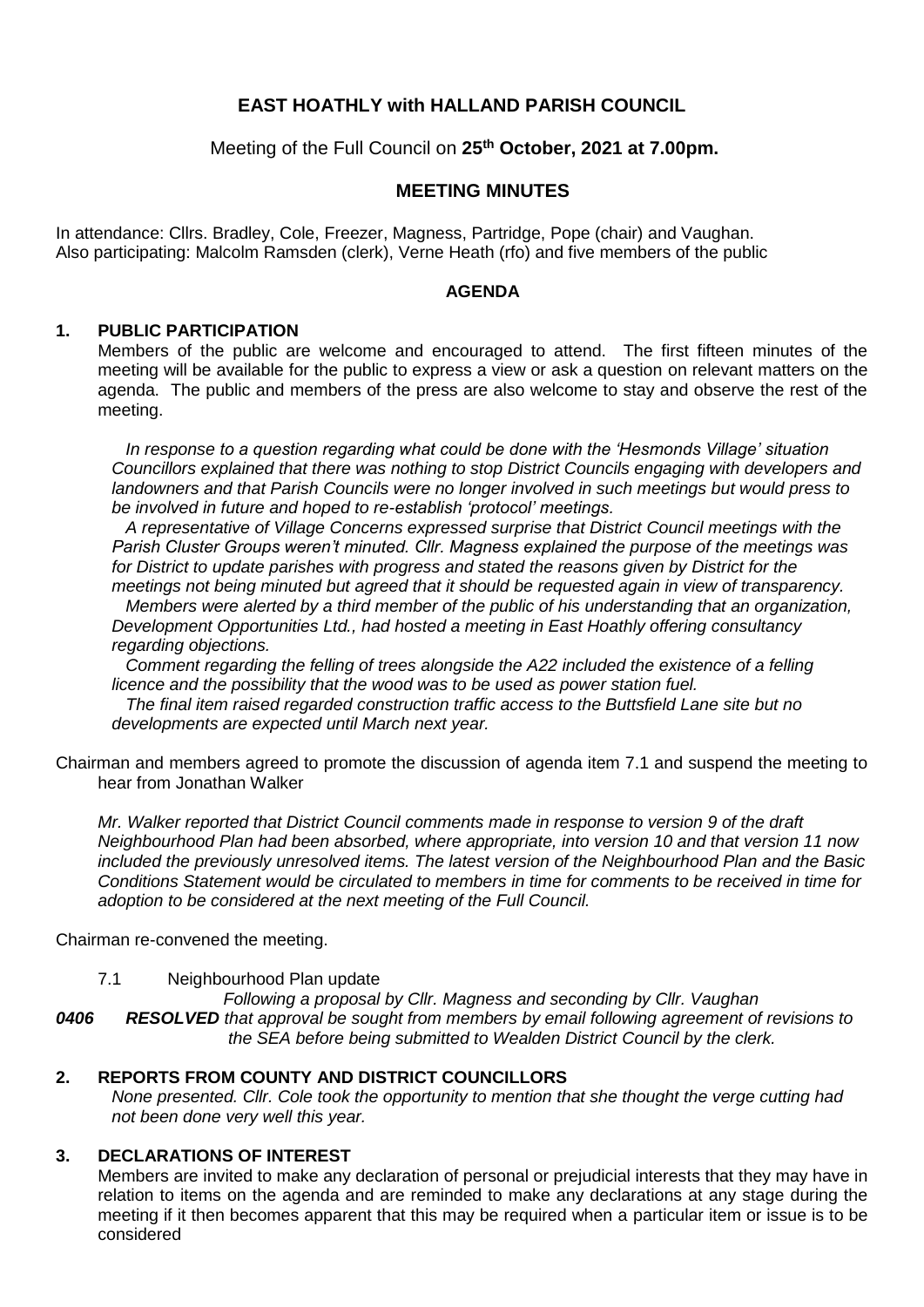*Cllr. Pope declared his continuing interest in matters relating to his association with Church Marks Green Management Co. Ltd., Cllr. Bradley declared her interest in matters relating to the Community Gardens and Cllr. Freezer declared her interest in matters concerning the Garden Plots.*

**4. APOLOGIES** – to receive apologies for absence

*Apologies received and reasons noted from Dist. Cllr. Draper and PCSO Farrance.*

## **5. FINANCE**

- 5.1 To approve/note payments payable/paid September, 2021 *Members' attention was drawn by the chairman to payments relating to the playing field, Land Registry searches and Garden Plots.*
	- *Following a proposal by Cllr. Pope and seconding by Cllr. Freezer*
- *0407 RESOLVED to approve/note payments payable/paid September, 2021 totalling £2,695.43. (See appendix A).*
	- 5.2 To note income/expenditure-vs-budget and approve, if necessary, over/underspends *Members noted the overspend in the area of insurance. Cllr. Vaughan reminded members that approval for this overspend had previously been granted in respect of payment for the Village Hall buildings insurance premium but agreed to raise the issue of future payments with the Village Hall Management Committee.*
	- 5.3 To approve Parish Woodland Lund project expenditure increase *Members learnt that since the original quote in February prices for trees and associated planting supports protection had increased by £242.74. Following a proposal by Cllr. Pope and seconding by Cllr. Cole*
- *0408 RESOLVED to approve payment of the increased amount of £459.94.*
	- 5.4 To approve Hallmaster increased costs

*Clerk reported that the payment agreed at the last meeting was for 'from £354.00' and not £354.00 and that the actual amount payable had ended up at £484.00. Following a proposal by Cllr. Freezer and seconding by Cllr. Pope*

- *0409 RESOLVED to approve payment of the increased amount of £484.00.*
- 5.5 To consider budget requirements for 2022/23

*Members were asked to consider next year's budget requirements ahead of the budget/precept setting process and suggestions included additional funding for playing field maintenance, insurance provision, web-based pavilion bookings, additional litter bin emptying and planter maintenance/planting.*

#### **6. MINUTES**

- 6.1 To resolve that the minutes of the Council Meeting held on Monday  $27<sup>th</sup>$  September, 2021 be taken as read, confirmed as a correct record and signed by the Chairman *Following a proposal by Cllr. Pope and seconding by Cllr. Freezer*
- *0410 RESOLVED that the minutes of the Council Meeting held on Monday 27th September, 2021 be taken as read, confirmed as a correct record and be duly signed by the Chairman.*
	- 6.2 Matters arising from minutes not otherwise covered by agenda items
		- 6.2.1 Halland vehicle speed reduction measures

*Members noted Marion Salmon's correspondence relating to the possibility of a 40mph sign on the B2192 but decided to proceed with the previously agreed moving of the 'Halland' sign and erection of village gateways. Clerk to contact ESCC traffic safety manager to progress.*

6.2.2 Chiddingly Parish Council housing development statement

*Members learnt that a letter to Michael Gove and Nus Ghani was being prepared regarding housing in the area with the intention that a number of Parish Councils will sign up to it. Agreement was reached to compose our own letter to be approved by delegated email.*

## **7. PLANNING**

7.1 Neighbourhood Plan update

*See above.*

7.2 To consider response to planning applications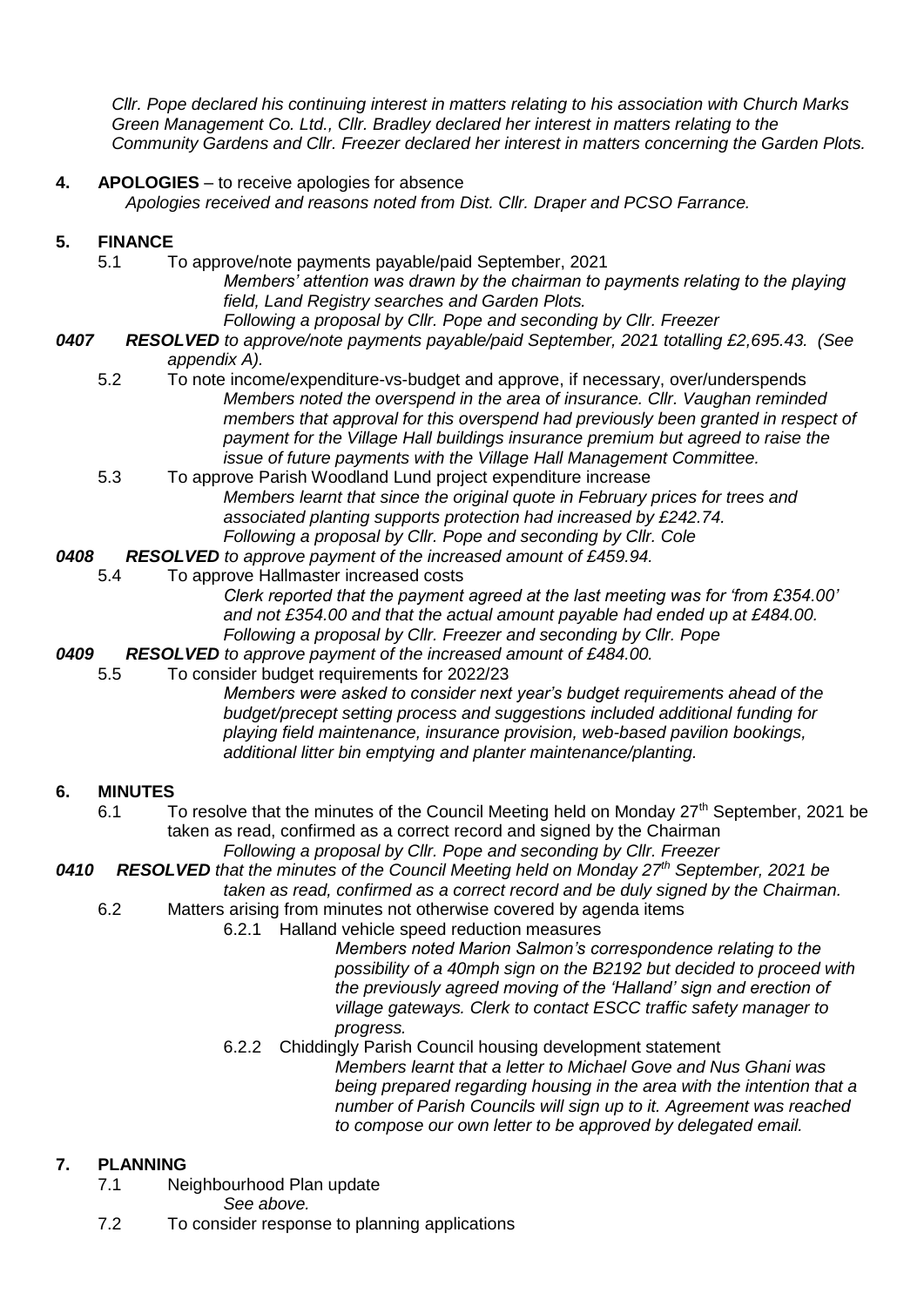7.2.1 WD/2021/1579/MAJ – Staverton Nursery –Three bay addition to existing southeastern polytunnels

*0411 RESOLVED that Council's response be 'No Objection'.*

Bramblebank development appeal

```
Following a proposal by Cllr. Pope and seconding by Cllr. Magness
```
*0412 RESOLVED that Council repeat its previously stated objections to the Inspector.*

- 7.4 To note District Council decisions to date
	- *Noted.*

## **8. WAR MEMORIAL SPORTS GROUND TRUST (COUNCIL AS TRUSTEE)**

- 8.1 To discuss progress regarding drainage/landscaping, including enhancements to playing field equipment, and installations
	- 8.1.1 Landscaping/Drainage
		- 8.1.1.1 Project update

*Topographical survey completed. Planned site visit postponed as consultant has contracted C-19. Carried forward.*

- 8.1.2 Equipment/Facilities/Amenities
	- 8.1.2.1 To consider hosting mobile 'phone mast

*Robust debated touching on various aspects of concern concluded that, as no formal request had been received, no further action be taken at this time.*

- 8.1.2.2 To consider signage request from Tennis Club *Discussion around the previously circulated proposed sign concluded that the sign was too large and made no reference to the Memorial Ground itself.*
- *Following a proposal by Cllr. Vaughan and seconding by Cllr. Partridge*

*0413 RESOLVED that that the sign be smaller (800mm x 600mm) and include reference to East Hoathly with Halland Memorial Ground.*

- 8.1.3 Pavilion
	- 8.1.3.1 Installation of telephone and broadband

*Following notification of costs to connect cable to pavilion being in the region of £3,000 it was agreed that other options be explored.*

- 8.1.3.2 Generator power-over switch *Only one quotation for costs received to date. Further quotes to be obtained.*
- 8.1.3.3 Hire charges for 'local' groups

*Members noted that the hourly hire charge was £10 with a £2 discount for local groups. Also noted was the fact that with the heating being powered by electricity there would be an increase in costs following the recent increases in electricity charges.*

*Following a proposal by Cllr. Vaughan and seconding by Cllr. Pope*

*0414 RESOLVED that the hourly hire charge be £8 for local groups and £12 for all others.*

8.2 Rectory Close access to sports field

*Clerk reported that responses had not yet been received from one of the Rectory Close residents or Wealden District Council. Carried forward.*

## **9. WRITTEN REPORTS FOR APPROVAL, DISCUSSION OR NOTING**

9.1 Correspondence

*Noted. (See appendix B).*

9.2 Garden Plots toilet and fencing

*Chairman referred members to the previously circulated request for fencing following a risk assessment having been carried out at the Plots. The fencing would separate children and those users with learning disabilities from the vehicles that are permitted to enter the plots. A further request for the erection of a disabled toilet was discussed but as this was not the previously agreed make and model it was agreed that further* 

*Following a proposal by Cllr. Vaughan and seconding by Cllr. Pope*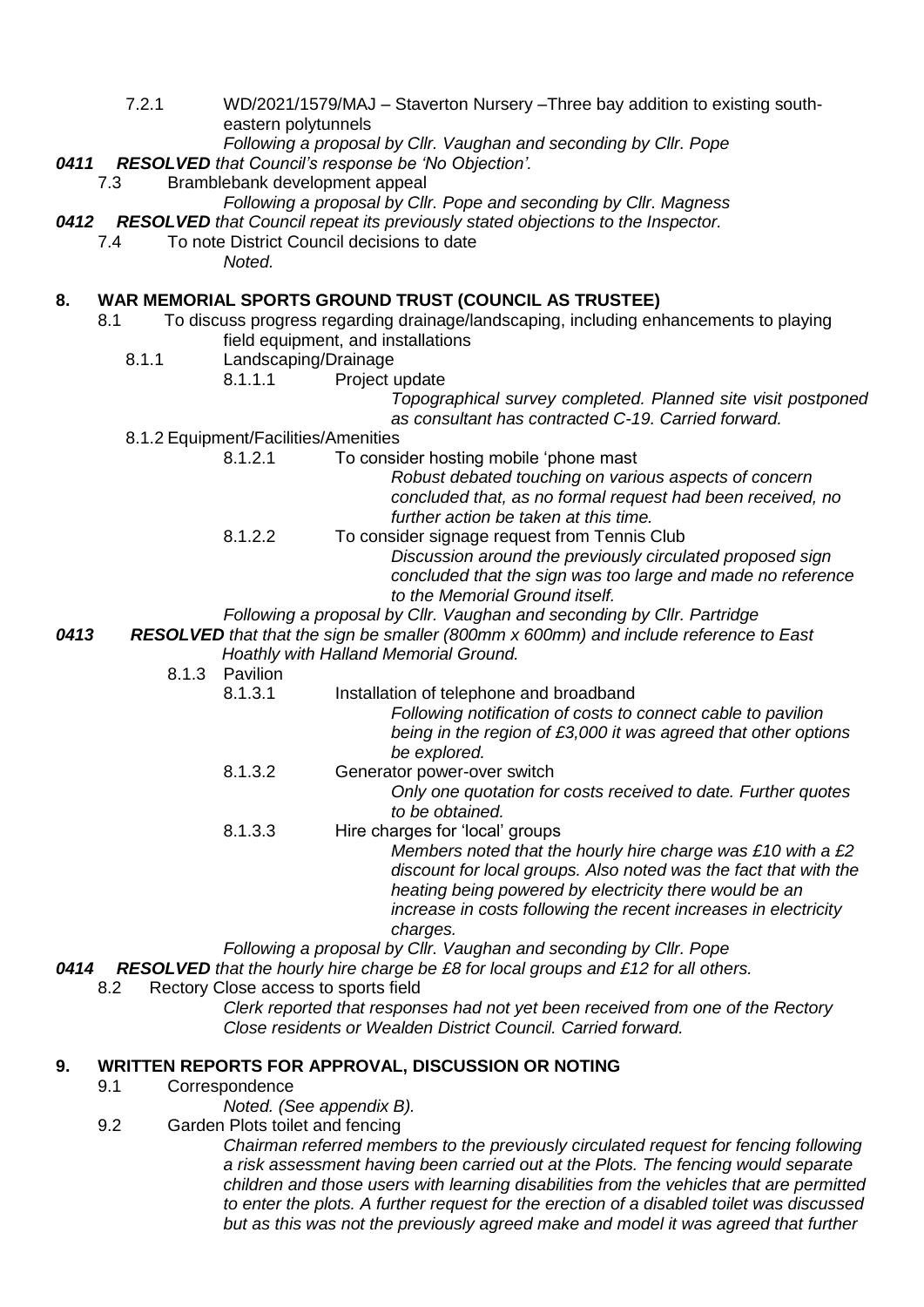|      |      |                      | investigation regarding environment agency approval, further risk assessment,<br>maintenance schedules and approval of proposed contractor be sought. Members<br>noted that, to date, £2,100 towards the £4,400 cost of the previously approved toilet<br>had been raised.                           |
|------|------|----------------------|------------------------------------------------------------------------------------------------------------------------------------------------------------------------------------------------------------------------------------------------------------------------------------------------------|
|      | 9.3  |                      | Following a proposal by Cllr. Magness and seconding by Cllr. Vaughan<br>0415 RESOLVED that erection of the fencing, as proposed, be approved on safeguarding grounds.<br><b>Garden Plots Terms of Reference</b>                                                                                      |
|      |      |                      | Members noted that the current Terms of Reference (TOR) preclude the Garden Plot<br>committee from maintaining their own bank account. Discussion concluded that a<br>review of the remaining document would be appropriate.<br>Following a proposal by Cllr. Vaughan and seconding by Cllr. Magness |
| 0416 |      |                      | <b>RESOLVED</b> that the existing TOR be amended to allow the Garden Plot committee to maintain<br>and operate a bank account but with rentals continuing to be banked with the Parish                                                                                                               |
|      | 9.4  |                      | Council account and, further, to review the remaining conditions.<br>Parish Woodland Working Group<br>No progress. Carried forward.                                                                                                                                                                  |
|      | 9.5  |                      | Woodland bramble control<br>Following a proposal by Cllr. Magness and seconding by Cllr. Bradley                                                                                                                                                                                                     |
| 0417 | 9.6  |                      | RESOLVED that the offending brambles be pulled out by hand, by the roots.<br>Woodland boardwalk/paths<br>Carried forward.                                                                                                                                                                            |
|      | 9.7  |                      | Sussex Lund project<br>Clerk to schedule a meeting to clarify progress.                                                                                                                                                                                                                              |
|      | 9.8  |                      | <b>Young Persons Council</b><br>Cllr. Bradley reported that poster encouraging participation had been placed around<br>the area. Carried forward.                                                                                                                                                    |
|      | 9.9  |                      | Wildflower verges around Parish<br>Cllr. Freezer reported that a meeting was being arranged with a resident to take the<br>project forward. Cllr. Magness reminded members that there was a lady looking after<br>wildflower verges already in Halland. Carried forward.                             |
|      | 9.10 |                      | County grass cutting<br>Following a proposal by Cllr. Pope and seconding by Cllr. Vaughan                                                                                                                                                                                                            |
| 0418 |      |                      | RESOLVED that Council continue with the County two cuts over the course of a year.                                                                                                                                                                                                                   |
|      | 9.11 |                      | Queen's Jubilee celebrations<br>Members discussed possible options including tree planting and favouring lasting<br>commemoratives. Cllrs. Bradley and Freezer to prepare a proposal.                                                                                                                |
|      | 9.12 |                      | South East Water consultation<br>Noted.                                                                                                                                                                                                                                                              |
|      | 9.13 |                      | Data retention policy<br>Following a proposal by Cllr. Pope and seconding by Cllr. Freezer                                                                                                                                                                                                           |
| 0418 |      |                      | RESOLVED to adopt the previously circulated proposal with amendments to the length of time for<br>retaining items relating to insurance policies and employees' records. (See appendix<br>C).                                                                                                        |
|      | 9.14 |                      | To note minutes (draft) of WDALC meeting held 13 <sup>th</sup> October, 2021<br>Noted. Members agreed to nominate Cllr. Magness as deputy for WDALC meetings.                                                                                                                                        |
|      | 9.15 |                      | Newsletter progress<br>Carried forward.                                                                                                                                                                                                                                                              |
|      | 9.16 |                      | Clerk's progress report<br>Noted.                                                                                                                                                                                                                                                                    |
| 10.  |      | DATE OF NEXT MEETING |                                                                                                                                                                                                                                                                                                      |

To note that the next meeting of the Full Council will be held on Monday 29<sup>th</sup> November, 2021 at 7 pm at the Village Hall, East Hoathly. *Noted.*

*Meeting closed at 10:00pm*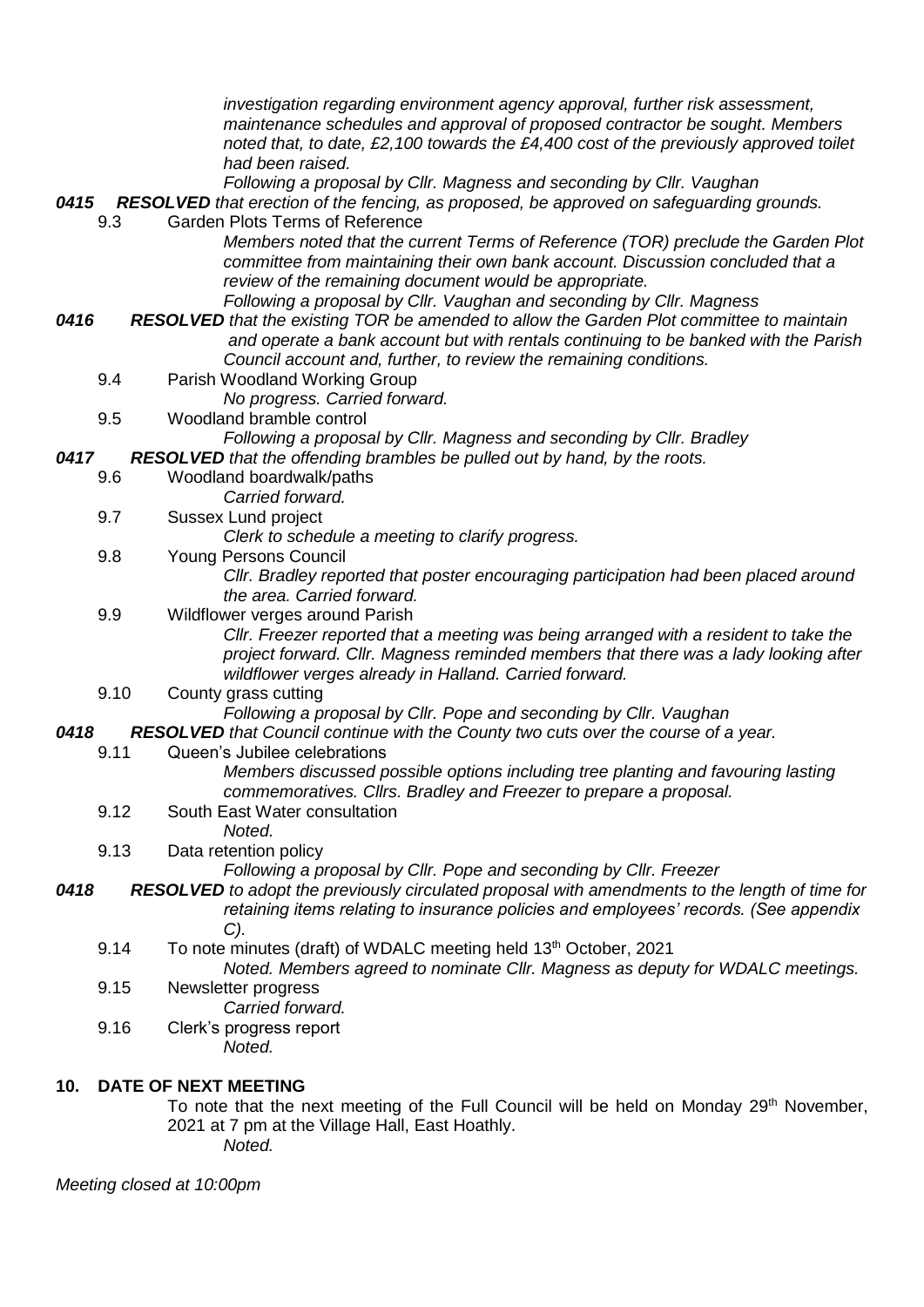## *Appendix A*

| 30/09/2021 | PKF Littlejohn   |                 | £408.00   | Annual audit fee      |
|------------|------------------|-----------------|-----------|-----------------------|
| 30/09/2021 | Anthony Read     |                 | £100.00   | Rec work August Tony  |
| 30/09/2021 | <b>HMRC</b>      |                 | £296.67   | Tax and NI            |
| 30/09/2021 | <b>ESALC Ltd</b> |                 | £96.00    | Councillor training   |
| 30/09/2021 | Verne Heath      |                 | £362.20   | Salary                |
|            |                  |                 |           | Mileage               |
| 30/09/2021 | Derek Keeley     |                 | £260.00   | Salary                |
|            | Malcolm          |                 |           |                       |
| 30/09/2021 | Ramsden          |                 | £1,017.57 | Salary                |
|            |                  |                 |           | Mileage               |
|            |                  |                 |           | zoom                  |
|            |                  |                 |           | wfh allowance         |
|            |                  |                 |           | Paper                 |
|            |                  |                 |           | Land registry fee     |
|            |                  |                 |           | Garden plot water adj |
| 30/09/2021 | Castle Water     |                 | £154.99   | figure                |
|            |                  | Total           |           |                       |
|            |                  | <b>Payments</b> | £2,695.43 |                       |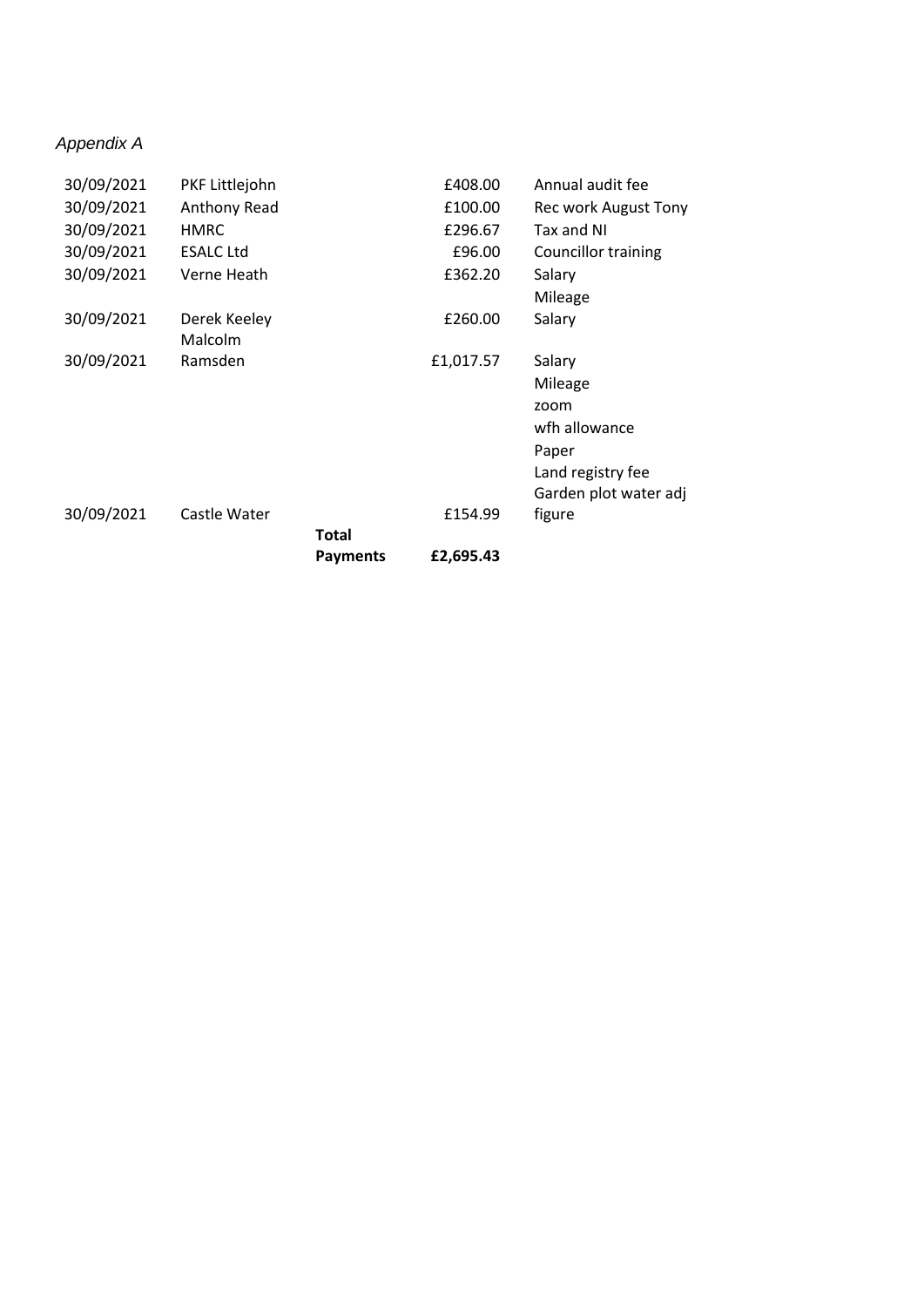## *Appendix B*

## **Correspondence: 16th September, 2021 to 13th October, 2021**

- 1. WDC: Agenda for Audit, Finance and Governance Committee, Wednesday, 22nd September, 2021
- 2. WDC: Meeting cancelled 24/09/2021, 10:00, Licensing Committee
- 3. WDC: Supplement: Draft Statement of Accounts 2020/21 to the agenda for Audit, Finance and Governance Committee, Wednesday, 22nd September, 2021
- 4. WDC: Agenda for Standards Committee, Monday, 27th September, 2021
- 5. WDC: Media release: Top 10 ranking for council owned landmark in Hailsham
- 6. WDC: MyAlerts Week Commencing 20th September
- 7. WDC: Supplement: Code of Conduct Complaints (Exempt) to the agenda for Standards Committee, Monday, 27th September, 2021
- 8. WDC: Minutes for Overview and Scrutiny Committee, Monday, 13th September, 2021
- 9. WDC: Wealden Parish Bulletin September 2021
- 10. WDC: Holding Space Parent Support Sessions
- 11. WDC: NHS COVID-19 App Webinar and Q&A Session
- 12. WDC: MyAlerts Week Commencing 27th September
- 13. News from Healthwatch East Sussex
- 14. WDC: Agenda for Planning Committee South, Thursday, 7th October, 2021
- 15. WDC: Minutes for Audit, Finance and Governance Committee, Wednesday, 22nd September, 2021
- 16. WDC: Newly published decision: Provisional Revenue and Capital Outturn 2020/21
- 17. WDC: MyAlerts Week Commencing 4th October
- 18. ESALC: Statement from Sussex Police
- 19. WDC: Supplement: Presentation Slides for Confidential Applications Listed on the Agenda to the agenda for Planning Committee South, Thursday, 7th October, 2021
- 20. WDC: Supplement: Presentation Slides for Applications Listed on the Agenda to the agenda for Planning Committee South, Thursday, 7th October, 2021
- 21. WDC: Supplement: Statements from Interested Parties on Applications Listed on the Agenda to the agenda for Planning Committee South, Thursday, 7th October, 2021
- 22. WDC: Agenda for Cabinet, Wednesday, 13th October, 2021
- 23. WDC: Agenda for Planning Committee North, Thursday, 14th October, 2021
- 24. WDC: Supplement: Officer Updates to the agenda for Planning Committee South, Thursday, 7th October, 2021
- 25. Netwise: Email phishing scams are on the rise Please be vigilant
- 26. Housing today
- 27. WDC: MyAlerts Week Commencing 11th October
- 28. Copy email from Village Concerns to WDC: Planning Department Relationship with Developer Already forwarded to all members)
- 29. Wealden CAB: East Hoathly Grant App 2022/23
- 30. WDC: Minutes for Standards Committee, Monday, 27th September, 2021
- 31. Introduction to the Town and Country Planning Association (TCPA)
- 32. WDC: Supplement: Presentation Slides for Applications Listed on the Agenda to the agenda for Planning Committee North, Thursday, 14th October, 2021
- 33. Charity Commission News
- 34. WDC: Decision sheet for Cabinet, Wednesday, 13th October, 2021
- 35. WDC: Supplement: Officer Updates to the agenda for Planning Committee North, Thursday, 14th October, 2021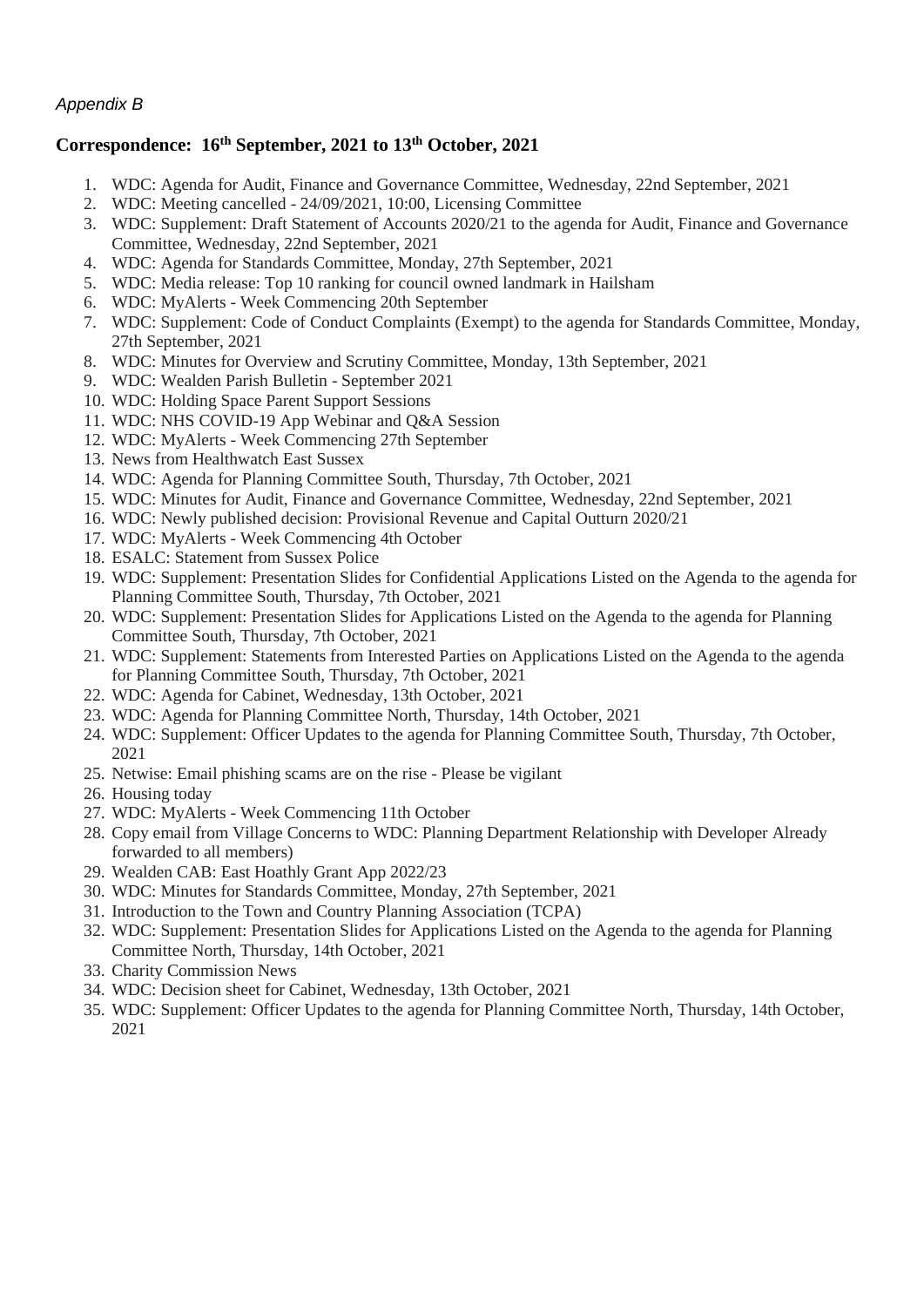*Appendix C*

# East Hoathly with Halland Parish Council – Data Retention Policy

The table below shows the documents / data the parish council is likely to hold, and the retention periods relating to each type of data, with a reason provided for each of the retention periods used. The retention periods are often stipulated or governed by statute or other provisions. Further information can be found in the references identified in this policy.

| <b>Document</b>                                 | <b>Minimum Retention Period</b>            | <b>Reason</b>                           |
|-------------------------------------------------|--------------------------------------------|-----------------------------------------|
| Minute Book                                     | Indefinite                                 | Archive                                 |
| <b>Annual Accounts</b>                          | Indefinite                                 | Archive                                 |
| <b>Annual Return</b>                            | Indefinite                                 | Archive                                 |
| <b>Receipt and Payment Accounts</b>             | Indefinite                                 | Archive                                 |
| Certificate of Employer's Liability             | Indefinite                                 | Audit / Legal                           |
| Certificate of Public Liability                 | Indefinite                                 | Audit / Legal                           |
| Allotments register and plans                   | Indefinite                                 | Audit, Management                       |
| <b>Asset Register</b>                           | Indefinite (kept up to date)               | Audit                                   |
| Deeds, Leases, Investments                      | Indefinite                                 | Audit / Management                      |
| Salary and Wages Records                        | 12 years                                   | Superannuation                          |
| Agenda Papers                                   | 6 years                                    | Management                              |
| <b>Receipts Books</b>                           | 6 years                                    | <b>VAT</b>                              |
| Scale of fees and charges                       | 6 years                                    | Management                              |
| Cheque Book stubs (as a proxy for paid cheques) | 6 years                                    | Limitation Act 1980 (as ame             |
| Quotations and tenders                          | 6 years                                    | Limitation Act 1980 (as ame             |
| Paid Invoices                                   | 6 years                                    | Limitation Act 1980 (as ame             |
| VAT records                                     | 6 years (20 years for any<br>VAT on rents) | <b>VAT</b>                              |
| Petty Cash, Postage and Telephone Books         | 6 years                                    | Tax, VAT, Limitation Act 19<br>amended) |
| Tax and National Insurance                      | 6 years                                    | Audit / Management / HMR                |